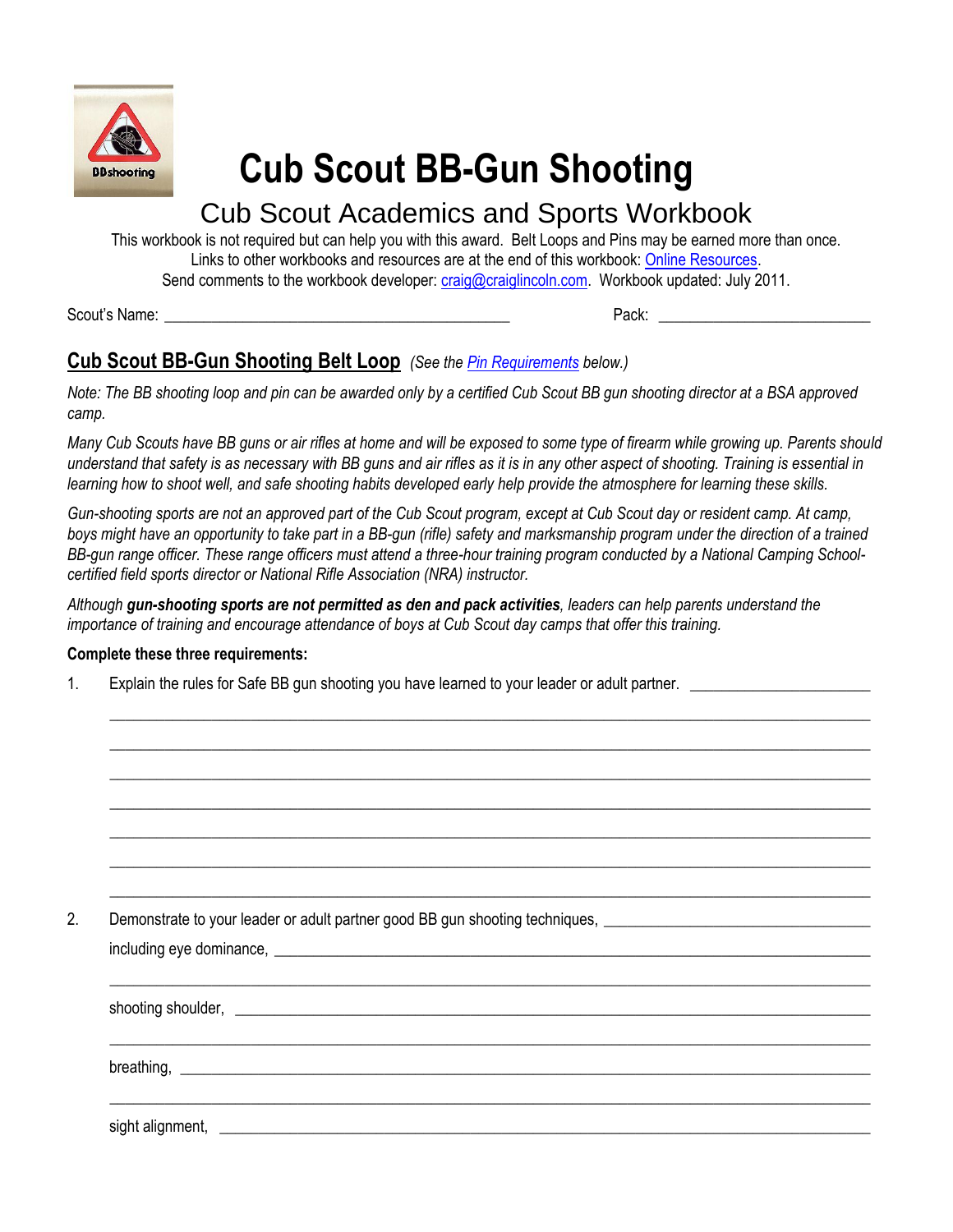| Practice shooting at your district or your council camp in the time allowed. ________________________________ |  |  |
|---------------------------------------------------------------------------------------------------------------|--|--|
|                                                                                                               |  |  |

### <span id="page-1-0"></span>**Cub Scout BB-Gun Shooting Pin**

A certified range officer must be present.

Earn the Cub Scout BB-Gun Shooting belt loop, and complete five of the following requirements:

1. Explain the parts of a BB gun

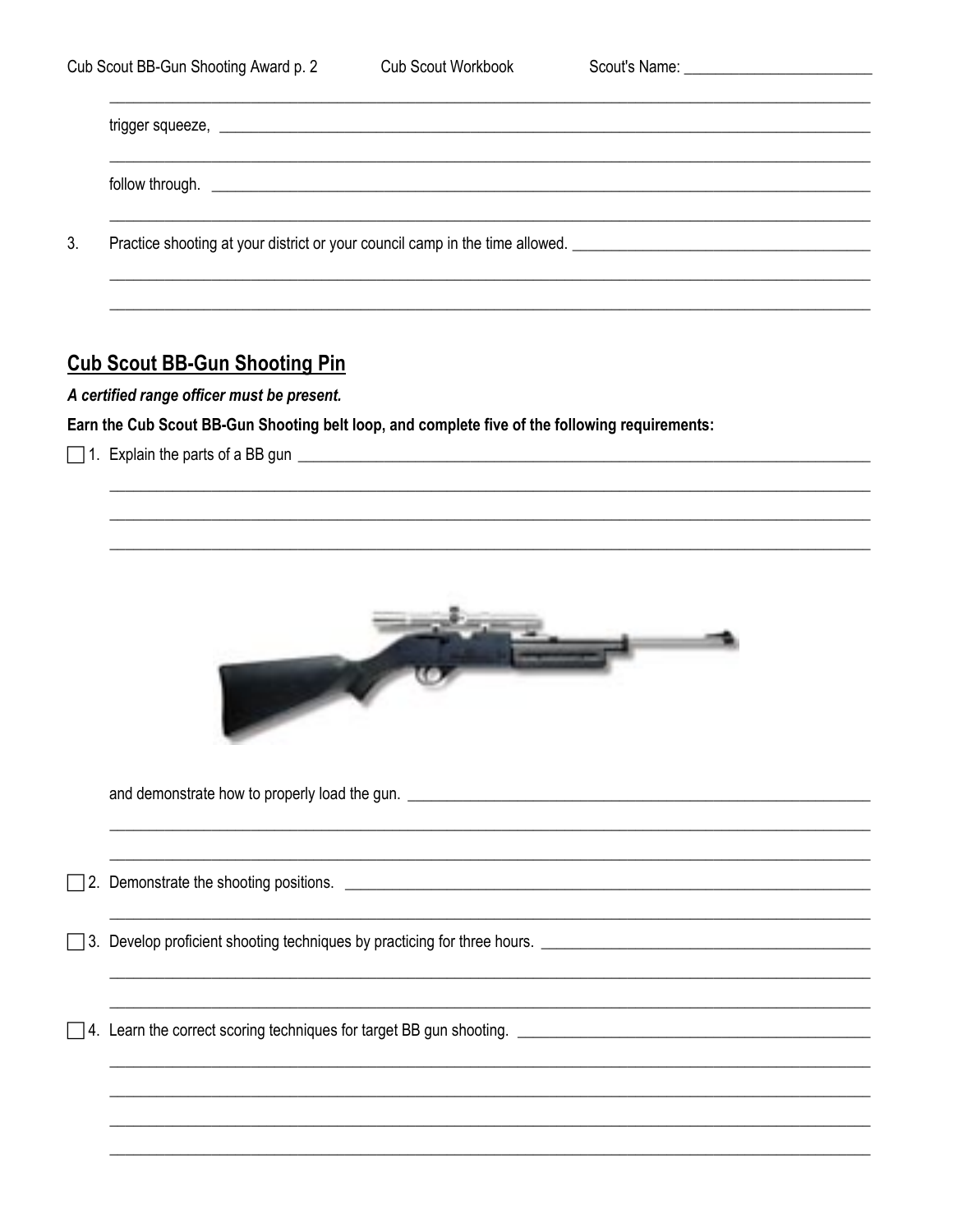Scout's Name: <u>\_\_\_\_\_\_\_\_\_\_\_\_\_\_\_\_\_\_\_\_\_\_\_\_\_\_\_\_\_\_\_\_\_</u>

|  |  |  | □ 8. Help make a type of target for the camp BB gun shooting range. <u>_____________________________</u> |  |  |  |  |  |  |  |  |  |  |  |  |  |  |  |
|--|--|--|----------------------------------------------------------------------------------------------------------|--|--|--|--|--|--|--|--|--|--|--|--|--|--|--|
|  |  |  |                                                                                                          |  |  |  |  |  |  |  |  |  |  |  |  |  |  |  |
|  |  |  |                                                                                                          |  |  |  |  |  |  |  |  |  |  |  |  |  |  |  |
|  |  |  |                                                                                                          |  |  |  |  |  |  |  |  |  |  |  |  |  |  |  |
|  |  |  |                                                                                                          |  |  |  |  |  |  |  |  |  |  |  |  |  |  |  |
|  |  |  |                                                                                                          |  |  |  |  |  |  |  |  |  |  |  |  |  |  |  |
|  |  |  |                                                                                                          |  |  |  |  |  |  |  |  |  |  |  |  |  |  |  |
|  |  |  |                                                                                                          |  |  |  |  |  |  |  |  |  |  |  |  |  |  |  |
|  |  |  |                                                                                                          |  |  |  |  |  |  |  |  |  |  |  |  |  |  |  |
|  |  |  |                                                                                                          |  |  |  |  |  |  |  |  |  |  |  |  |  |  |  |
|  |  |  |                                                                                                          |  |  |  |  |  |  |  |  |  |  |  |  |  |  |  |
|  |  |  |                                                                                                          |  |  |  |  |  |  |  |  |  |  |  |  |  |  |  |
|  |  |  |                                                                                                          |  |  |  |  |  |  |  |  |  |  |  |  |  |  |  |
|  |  |  |                                                                                                          |  |  |  |  |  |  |  |  |  |  |  |  |  |  |  |
|  |  |  |                                                                                                          |  |  |  |  |  |  |  |  |  |  |  |  |  |  |  |